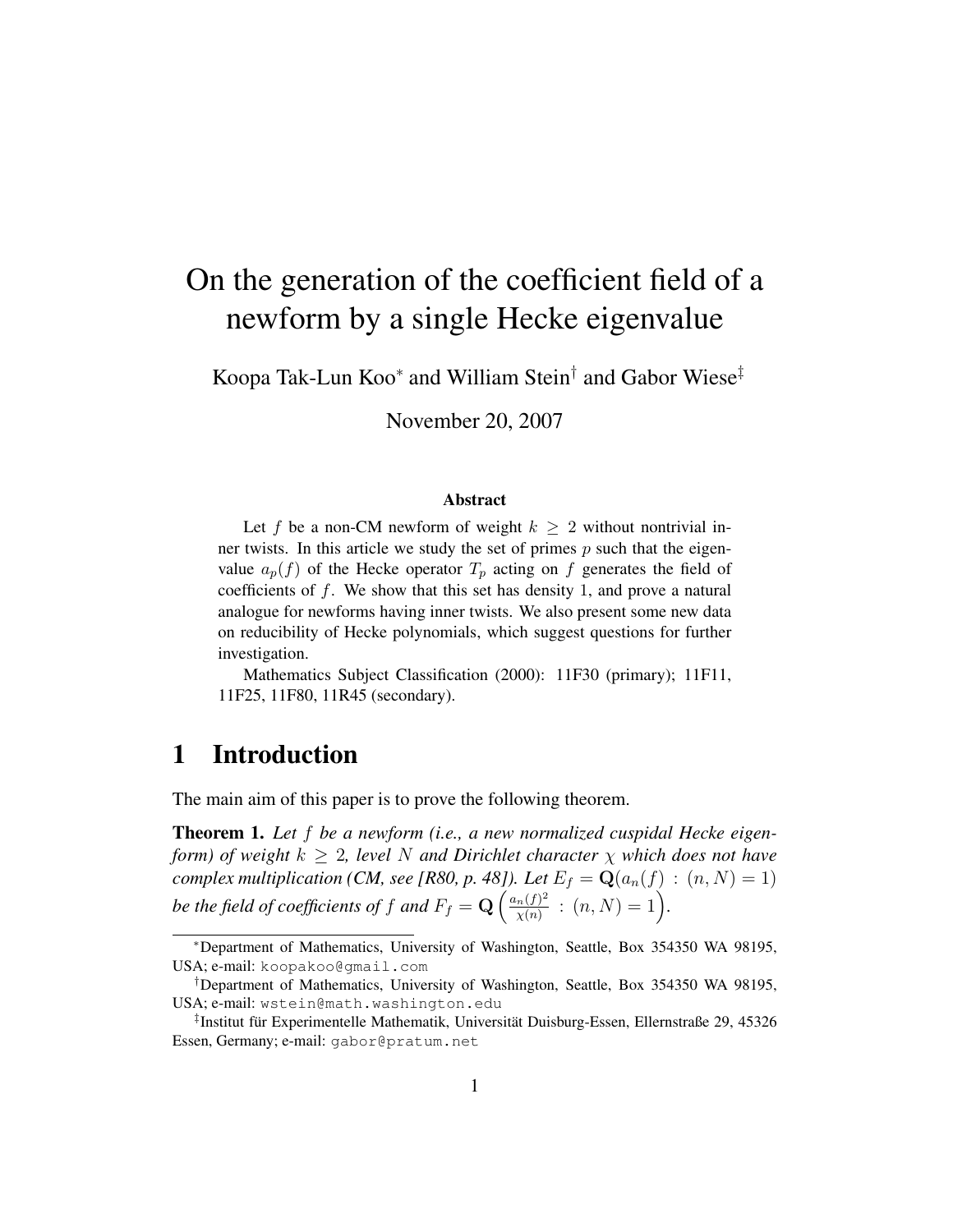*(a) The set*

$$
\left\{p \text{ prime}: \mathbf{Q}\left(\frac{a_p(f)^2}{\chi(p)}\right) = F_f\right\}
$$

*has density* 1*.*

*(b) If* f *does not have any nontrivial inner twists, then the set*

$$
\{p \text{ prime}: \mathbf{Q}(a_p(f)) = E_f\}
$$

*has density* 1*.*

A twist of f by a Dirichlet character  $\epsilon$  is said to be *inner* if there exists a (necessarily unique) field automorphism  $\sigma_{\epsilon}: E_f \to E_f$  such that

$$
a_p(f \otimes \epsilon) = a_p(f)\epsilon(p) = \sigma_{\epsilon}(a_p(f))
$$

for almost all primes p. If N is square free,  $k = 2$  and the Dirichlet character  $\chi$ of f is the trivial character, then there are no nontrivial inner twists of f. For a discussion of inner twists we refer the reader to [R80, §3] and [R85, §3].

In the presence of nontrivial inner twists, the conclusion of Part (b) of the theorem never holds. To see this, we let  $\epsilon$  be a nontrivial inner twist with associated field automorphism  $\sigma_{\epsilon}$ . The set of primes p such that  $\epsilon(p) = 1$  has a positive density and for any such p we have  $\sigma_{\epsilon}(a_p(f)) = a_p(f)$ . Therefore,  $a_p(f) \in E_f^{(\sigma)} \subsetneq E_f$  for a set of primes p of positive density.

In the literature there are related but weaker results in the context of Maeda's conjecture, i.e., they concern the case of level 1 and assume that  $S_k(1)$  consists of a single Galois orbit of newforms (see, e.g., [JO98] and [BM03]). We now show how Part (b) of Theorem 1 extends the principal results of these two papers.

Let f be a newform of level N, weight  $k > 2$  and trivial Dirichlet character  $\chi = 1$  which neither has CM nor nontrivial inner twists. This is true when  $N = 1$ . Let T be the Q-algebra generated by all  $T_n$  with  $n \geq 1$  inside  $\text{End}(S_k(N, 1))$  and let  $\mathfrak P$  be the kernel of the Q-algebra homomorphism  $\mathbb T \xrightarrow{T_n \mapsto a_n(f)} E_f$ . As  $\mathbb T$  is reduced, the map  $\mathbb{T}_{\mathfrak{P}} \xrightarrow{T_n \mapsto a_n(f)} E_f$  is a ring isomorphism with  $\mathbb{T}_{\mathfrak{P}}$  the localization of  $\mathbb T$  at  $\mathfrak P$ . Non canonically  $\mathbb T_{\mathfrak P}$  is also isomorphic as a  $\mathbb T_{\mathfrak P}$ -module (equivalently as an  $E_f$ -vector space) to its Q-linear dual, which can be identified with the localization at  $\mathfrak P$  of the Q-vector space  $S_k(N, 1; \mathbf Q)$  of cusp forms in  $S_k(N, 1)$  with q-expansion in Q[[q]]. Hence,  $\mathbf{Q}(a_p(f)) = E_f$  precisely means that the characteristic polynomial  $P_p \in \mathbf{Q}[X]$  of  $T_p$  acting on the localization at  $\mathfrak{P}$  of  $S_k(N, 1; \mathbf{Q})$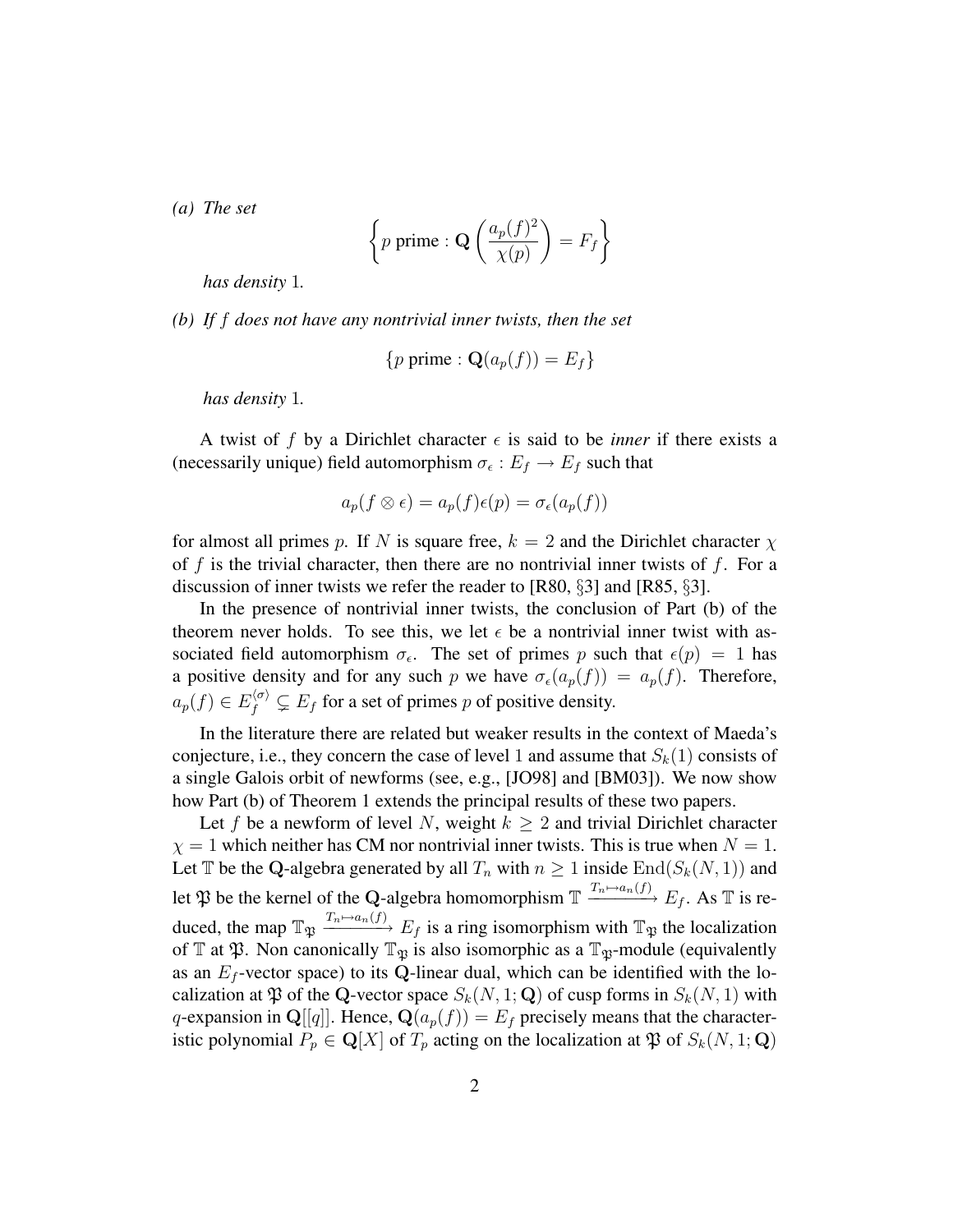is irreducible. Part (b) of Theorem 1 hence shows that the set of primes  $p$  such that  $P_p$  is irreducible has density 1.

This extends Theorem 1 of [JO98] and Theorem 1.1 of [BM03]. Both theorems restrict to the case  $N = 1$  and assume that there is a unique Galois orbit of newforms, i.e., a unique  $\mathfrak{P}$ , so that no localization is needed. Theorem 1 of [JO98] says that

$$
\#\{p < X \text{ prime}: P_p \text{ is irreducible in } \mathbf{Q}[X]\} \gg \frac{X}{\log X}
$$

and Theorem 1.1 of [BM03] states that there is  $\delta > 0$  such that

$$
\#\{p < X \text{ prime}: P_p \text{ is reducible in } \mathbf{Q}[X]\} \ll \frac{X}{(\log X)^{1+\delta}}.
$$

Acknowledgements. The authors would like to thank the MSRI, where part of this research was done, for its hospitality. The first author would like to thank his advisor Ralph Greenberg for suggesting the problem. The second author acknowledges partial support from the National Science Foundation grant No. 0555776, and also used [SAGE] for some calculations related to this paper. All three authors thank Jordi Quer for useful discussions.

### 2 Group theoretic input

**Lemma 1.** Let q be a prime power and  $\epsilon$  a generator of the cyclic group  $\mathbb{F}_q^{\times}$ .

(a) The conjugacy classes c in  $GL_2(\mathbb{F}_q)$  have the following four kinds of repre*sentatives:*

$$
S_a = \begin{pmatrix} a & 0 \\ 0 & a \end{pmatrix}, T_a = \begin{pmatrix} a & 0 \\ 1 & a \end{pmatrix}, U_{a,b} = \begin{pmatrix} a & 0 \\ 0 & b \end{pmatrix}, V_{x,y} = \begin{pmatrix} x & \epsilon y \\ y & x \end{pmatrix}
$$

*where*  $a \neq b$ *, and*  $y \neq 0$ *.* 

*(b) The number of elements in each of these conjugacy classes are:*  $1, q^2 - 1, q^2 + 1$  $q$ , and  $q^2 - q$ , respectively.

*Proof.* See Fulton-Harris [FH91], page 68.

 $\Box$ 

We use the notation  $[g]_G$  for the conjugacy class of g in G.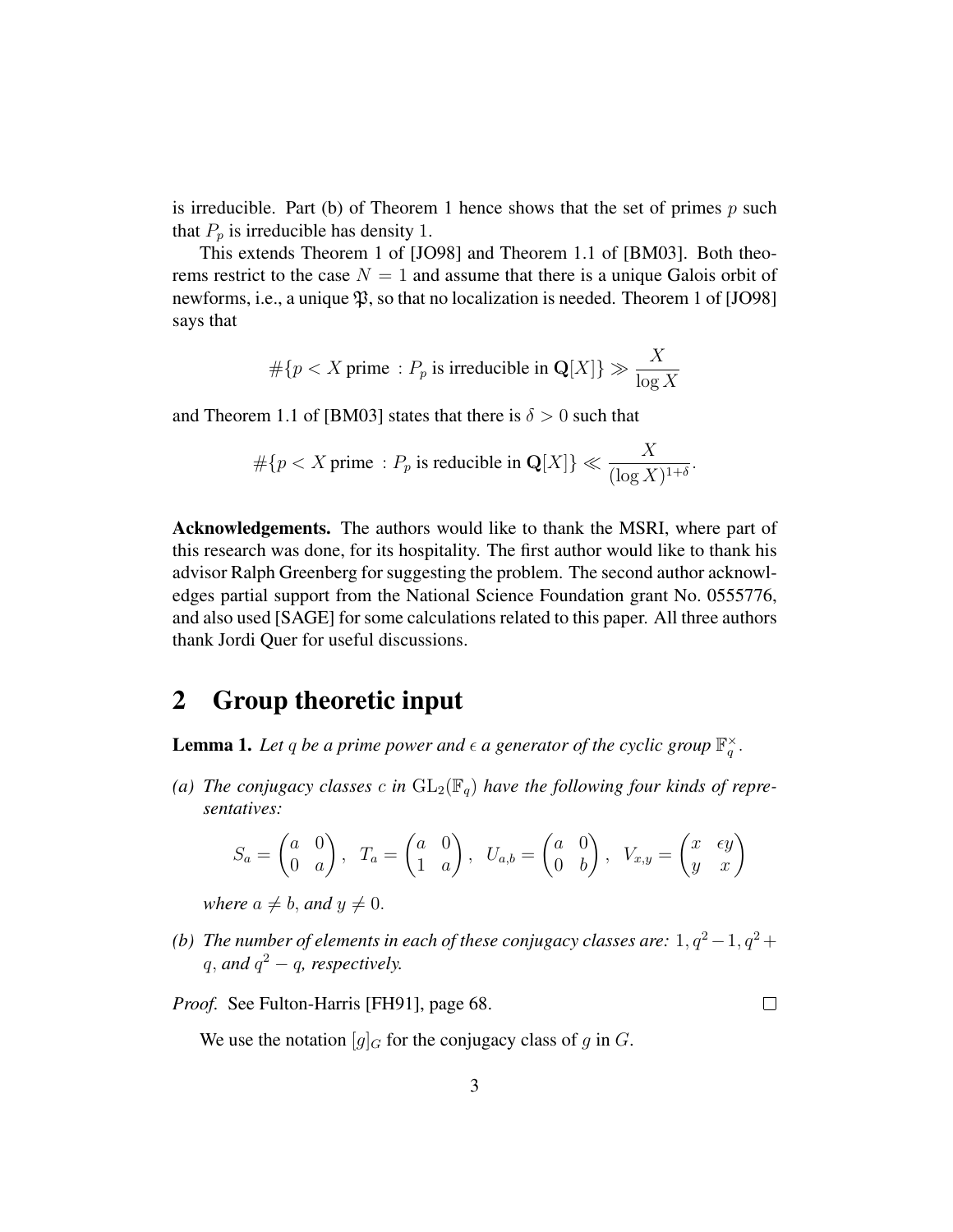**Proposition 1.** Let q be a prime power and r a positive integer. Let further  $R \subseteq$  $\widetilde{R} \subseteq \mathbb{F}_{q^r}^{\times}$  be subgroups. Put  $\sqrt{\widetilde{R}} = \{s \in \mathbb{F}_{q^r}^{\times} : s^2 \in \widetilde{R}\}$ . Set

$$
H = \{ g \in \mathrm{GL}_2(\mathbb{F}_q) \, : \, \det(g) \in R \}
$$

*and let*

$$
G \subseteq \{ g \in \mathrm{GL}_2(\mathbb{F}_{q^r}) \, : \, \det(g) \in \widetilde{R} \}
$$

*be any subgroup such that* H *is a normal subgroup of* G*. Then the following statements hold.*

- (a) The group  $G/(G \cap \mathbb{F}_{q^r}^{\times})$  (with  $\mathbb{F}_{q^r}^{\times}$  identified with scalar matrices) is either *equal to*  $PSL_2(\mathbb{F}_q)$  *or to*  $PGL_2(\mathbb{F}_q)$ *. More precisely, if we let*  $\{s_1, \ldots, s_n\}$  *be a* system of representatives for  $\sqrt{\frac{R}{R}}$ , then for all  $g \in G$  there is i such that  $g\left(\begin{array}{cc} s_i^{-1} & 0 \\ 0 & -1 \end{array}\right)$ 0  $s_i^{-1}$  $\Big) \in G \cap \mathrm{GL}_2(\mathbb{F}_q)$  and  $\Big( \begin{smallmatrix} s_i & 0 \\ 0 & s_i \end{smallmatrix} \Big)$  $\binom{s_i}{0}$ ,  $\binom{0}{s_i}$   $\in G$ .
- (b) Let  $g \in G$  such that  $g\left(\begin{array}{cc} s_i^{-1} & 0 \\ 0 & s_i^{-1} \end{array}\right)$ 0  $s_i^{-1}$  $\Big) \in G \cap \mathrm{GL}_2(\mathbb{F}_q)$  and  $\Big( \begin{smallmatrix} s_i & 0 \\ 0 & s_i \end{smallmatrix} \Big)$  $\left(\begin{smallmatrix} s_i & 0 \ 0 & s_i \end{smallmatrix}\right) \in G.$  Then  $[g]_G = [g\left(\begin{array}{cc} s_i^{-1} & 0 \\ 0 & s^{-1} \end{array}\right)]$ 0  $s_i^{-1}$  $\big)$ ]<sub>G∩GL2</sub>( $\mathbb{F}_q$ )  $\left( \begin{smallmatrix} s_i & 0 \\ 0 & s_i \end{smallmatrix} \right)$  $\begin{smallmatrix} s_i & 0 \ 0 & s_i \end{smallmatrix}$ .
- *(c)* Let  $P(X) = X^2 aX + b \in \mathbb{F}_{q^r}[X]$  *be a polynomial. Then the inequality*

$$
\sum_C |C| \le 2|\widetilde{R}/R|(q^2+q)
$$

*holds, where the sum runs over the conjugacy classes* C *of* G *with characteristic polynomial equal to*  $P(X)$ *.* 

*Proof.* (a) The classification of the finite subgroups of  $\text{PGL}_2(\overline{\mathbb{F}}_q)$  yields that the group  $G/(G \cap \mathbb{F}_{q^r}^{\times})$  is either  $\mathrm{PGL}_2(\mathbb{F}_{q^u})$  or  $\mathrm{PSL}_2(\mathbb{F}_{q^u})$  for some  $u \mid r$ . This, however, can only occur with  $u = 1$ , as  $PSL_2(\mathbb{F}_{q^u})$  is simple. The rest is only a reformulation.

- (b) This follows from (a), since scalar matrices are central.
- (c) From (b) we get the inclusion

$$
\bigcup_C C \subseteq \bigsqcup_{i=1}^n D\left(\begin{smallmatrix} s_i & 0 \\ 0 & s_i \end{smallmatrix}\right),
$$

where  $C$  runs over the conjugacy classes of  $G$  with characteristic polynomial equal to  $P(X)$  and D runs over the conjugacy classes of  $G \cap GL_2(\mathbb{F}_q)$  with characteristic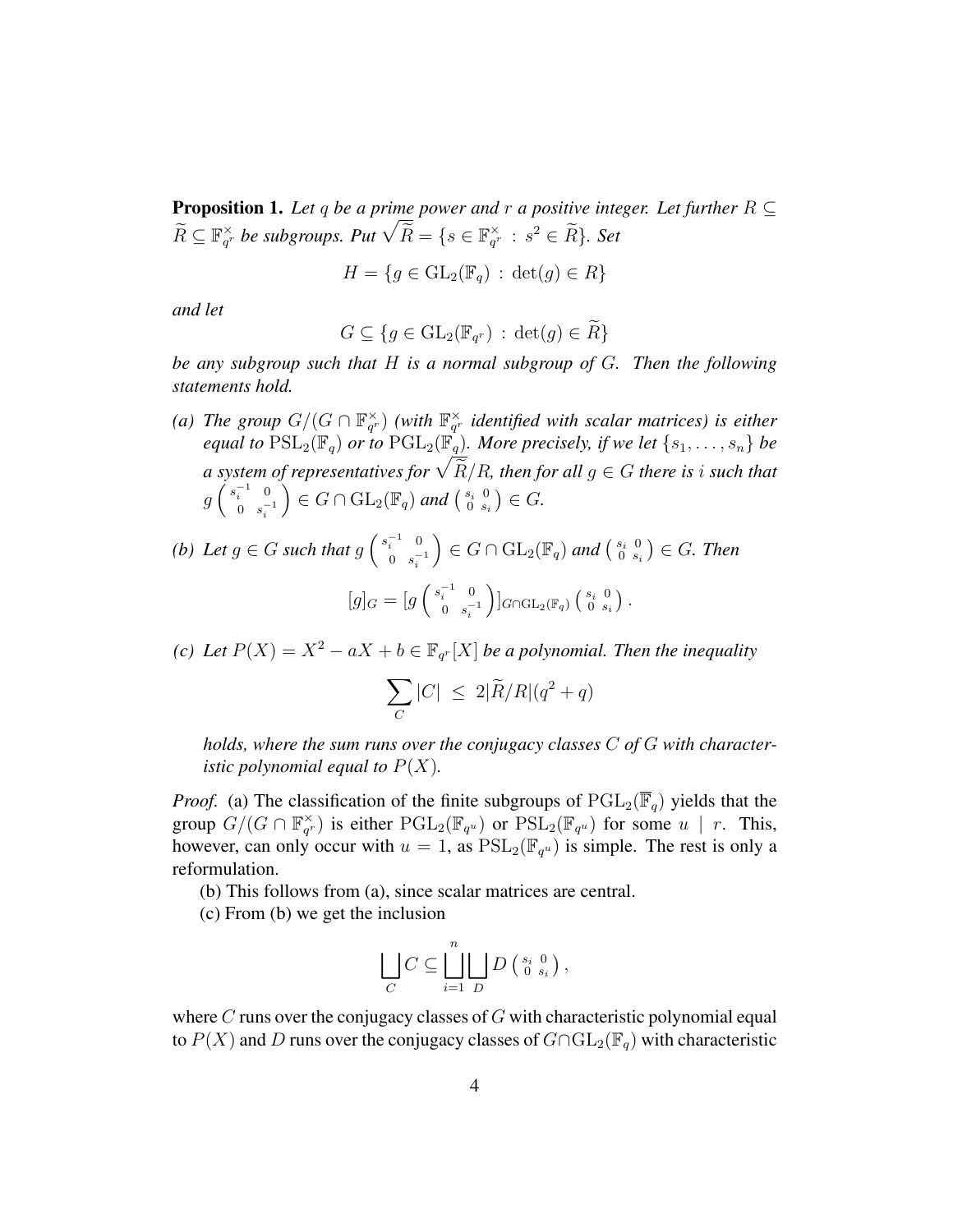polynomial equal to  $X^2 - as_i^{-1}X + bs_i^{-2}$  (such a conjugacy class is empty if the polynomial is not in  $\mathbb{F}_q[X]$ ). The group  $G \cap GL_2(\mathbb{F}_q)$  is normal in  $GL_2(\mathbb{F}_q)$ , as it contains  $SL_2(\mathbb{F}_q)$ . Hence, any conjugacy class of  $GL_2(\mathbb{F}_q)$  either has an empty intersection with  $G \cap GL_2(\mathbb{F}_q)$  or is a disjoint union of conjugacy classes of  $G \cap GL_2(\mathbb{F}_q)$ . Consequently, by Lemma 1, the disjoint union  $\bigcup_{D} D$   $\left(\begin{array}{cc} s_i & 0 \\ 0 & s_i \end{array}\right)$  $\begin{smallmatrix} s_i & 0 \ 0 & s_i \end{smallmatrix}$  is equal to one of

- (i)  $[U_{a,b}]_{\mathrm{GL}_2(\mathbb{F}_q)}\left(\begin{smallmatrix} s_i & 0 \ 0 & s_i \end{smallmatrix}\right)$  $_{0\;\;s_{i}}^{s_{i}\;\;0}\left) ,$
- (ii)  $[V_{x,y}]_{\mathrm{GL}_2(\mathbb{F}_q)}\left(\begin{smallmatrix} s_i & 0 \ 0 & s_i \end{smallmatrix}\right)$  $\begin{smallmatrix} s_i & 0 \ 0 & s_i \end{smallmatrix}$  or
- (iii)  $[S_a]_{\mathrm{GL}_2(\mathbb{F}_q)}\left(\begin{smallmatrix} s_i & 0 \\ 0 & s_i \end{smallmatrix}\right)$  $\left[ \begin{smallmatrix} s_i & 0 \ 0 & s_i \end{smallmatrix} \right]\sqcup \left[ T_a \right]_{\mathrm{GL}_2(\mathbb{F}_q)}\left( \begin{smallmatrix} s_i & 0 \ 0 & s_i \end{smallmatrix} \right)$  $_{0\;\;s_{i}}^{s_{i}\;\;0}\,\big).$

Still by Lemma 1, the first set contains  $q^2+q$ , the second set  $q^2-q$  and the third one  $q^2$  elements. Hence, the set  $\bigsqcup_C C$  contains at most  $2|\tilde{R}/R|(q^2+q)$  elements.

### 3 Proof

The proof of Theorem 1 relies on the following important theorem by Ribet, which, roughly speaking, says that the image of the mod  $\ell$  Galois representation attached to a fixed newform is as big as it can be for almost all primes  $\ell$ .

**Theorem 2** (Ribet). Let f be a Hecke eigenform of weight  $k \geq 2$ , level N and *Dirichlet character*  $\chi : (\mathbf{Z}/N\mathbf{Z})^{\times} \to \mathbf{C}^{\times}$ *. Suppose that* f *does not have CM. Let*  $E_f$  and  $F_f$  be as in Theorem 1 and denote by  $\mathcal{O}_{E_f}$  and  $\mathcal{O}_{F_f}$  the corresponding *rings of integers.*

*There exists an abelian extension* K/Q *such that for almost all prime numbers*  $\ell$  *the following statement holds:* 

Let *L* be a prime ideal of  $\mathcal{O}_{E_f}$  dividing  $\ell$ . Put  $\mathcal{L} = \mathcal{L} \cap \mathcal{O}_{F_f}$  and  $\mathcal{O}_{F_f}/\mathcal{L} \cong \mathbb{F}$ . Consider the residual Galois representation

$$
\overline{\rho}_{f,\widetilde{\mathcal{L}}}:\operatorname{Gal}(\overline{\mathbf{Q}}/\mathbf{Q})\rightarrow \operatorname{GL}_2(\mathcal{O}_{E_f}/\widetilde{\mathcal{L}})
$$

*attached to f. Then the image*  $\overline{\rho}_{f,\widetilde{L}}(\text{Gal}(\overline{\mathbf{Q}}/K))$  *is equal to* 

$$
\{g \in \mathrm{GL}_2(\mathbb{F}) \, : \, \det(g) \in \mathbb{F}_\ell^{\times (k-1)}\}.
$$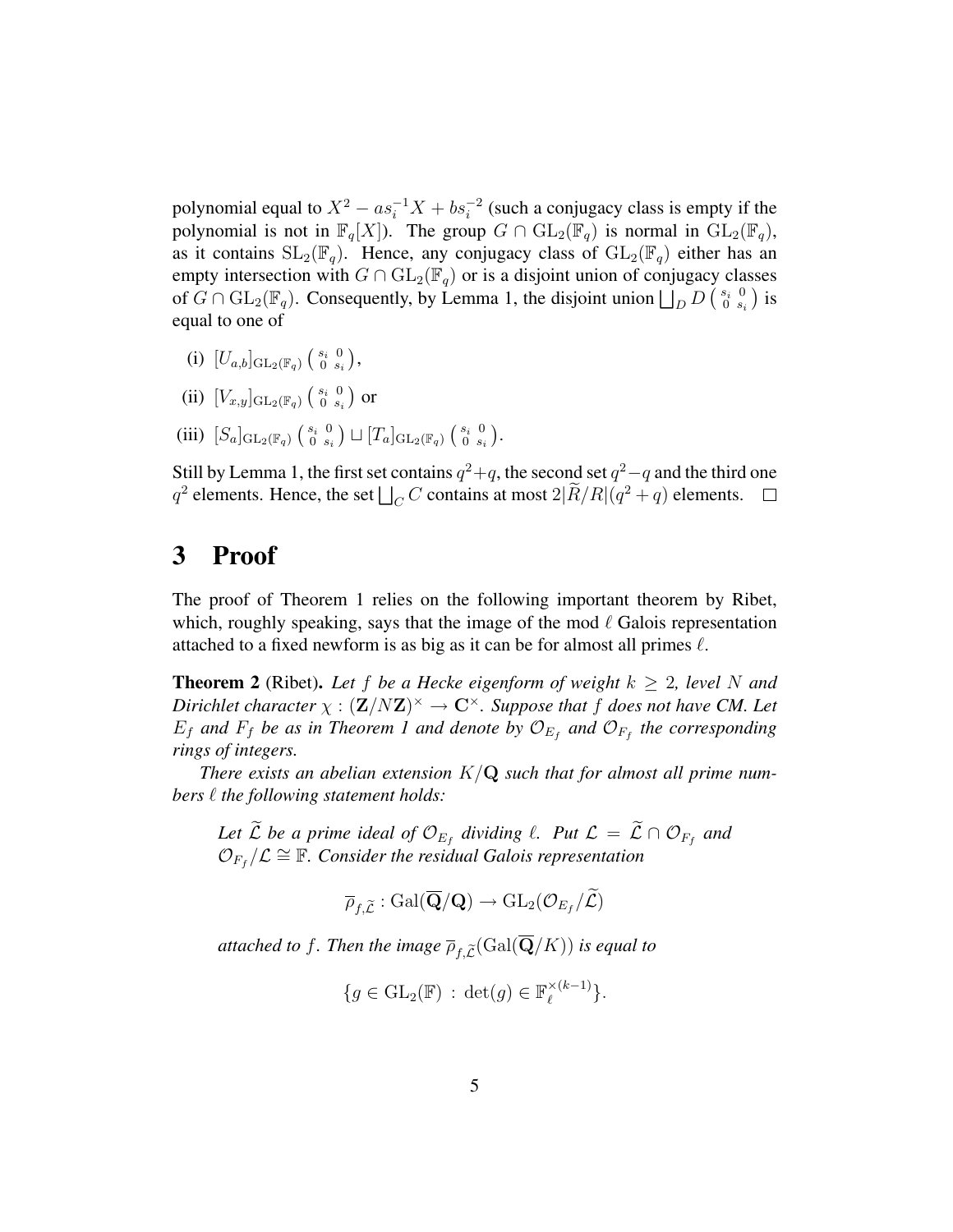*Proof.* It suffices to take Ribet [R85, Thm. 3.1] mod  $\tilde{\mathcal{L}}$ . Note that  $F_f$  is the field  $E_f^{\Gamma}$ . To see this, one checks immediately that  $F_f \subseteq E_f^{\Gamma}$  with  $\Gamma$  the group of the field automorphisms associated with the inner twists as in [R80, §3]. On the other hand, let  $\sigma$  be a field embedding  $E_f \to \mathbf{C}$  which is the identity on  $F_f$ , i.e., on  $\frac{a_n(f)^2}{\gamma(n)}$  $\frac{n(f)^2}{\chi(n)}$  for all n with  $(n, N) = 1$ . Then  $\frac{\sigma(a_n(f))^2}{a_n(f)^2} = \frac{\sigma(\chi(n))}{\chi(n)}$  $\frac{(X^{(n)})}{X^{(n)}}$  is a root of unity, and, thus, so is  $\epsilon(n) = \frac{\sigma(a_n(f))}{a_n(f)}$ . This defines a Dirichlet character  $\epsilon$  by which f has an inner twist. Hence,  $\sigma \in \Gamma$  and  $F_f = E_f^{\Gamma}$ .

Ribet does not say explicitly that  $K/Q$  is abelian, but this follows since it is a composite of abelian extensions of K, which are each cut out by a character.  $\Box$ 

**Remark 1.** *The field*  $F_f$  *defined in Theorem 1 is invariant under twisting. More precisely, let be any Dirichlet character and consider the twisted modular form*  $f \otimes \epsilon$ , the Dirichlet character of which is  $\chi \epsilon^2$ . Then the Fourier coefficients satisfy  $a_n(f \otimes \epsilon) = a_n(f)\epsilon(n)$  and, thus,  $\frac{a_n(f \otimes \epsilon)^2}{\sqrt{(n)\epsilon(n)^2}}$  $\frac{a_n(f\otimes\epsilon)^2}{\chi(n)\epsilon(n)^2} = \frac{a_n(f)^2}{\chi(n)}$  $\frac{n(f)^2}{\chi(n)}$ .

Remark 2. *If* f *in Theorem 1 does not have any nontrivial inner twists, then*  $K = \mathbf{Q}$  and  $F_f = E_f$ , since  $F_f = E_f^{\Gamma}$  with  $\Gamma$  the group of field automorphisms *associated with the inner twists (see the proof of Theorem 2).*

**Theorem 3.** Let f be a non-CM newform of weight  $k \geq 2$ , level N and Dirichlet *character*  $\chi$ *. Let*  $F_f$  *be as in Theorem 1 and let*  $L \subset F_f$  *be any proper subfield. Then the set*

$$
\left\{ p \text{ prime}: \frac{a_p(f)^2}{\chi(p)} \in L \right\}
$$

*has density zero.*

*Proof.* Let  $L \subsetneq F_f$  be a proper subfield and  $\mathcal{O}_L$  its integer ring. We define the set

$$
S := \{ \mathcal{L} \subset \mathcal{O}_{F_f} \text{ prime ideal} : [\mathcal{O}_{F_f} / \mathcal{L} : \mathcal{O}_L / (L \cap \mathcal{L})] \geq 2 \}.
$$

Notice that this set is infinite. For, if it were finite, then all but finitely many primes would split completely in the extension  $F_f/L$ , which is not the case by Chebotarev's density theorem.

Let  $\mathcal{L} \in S$  be any prime,  $\ell$  its residue characteristic and  $\tilde{\mathcal{L}}$  a prime of  $\mathcal{O}_{E_f}$ lying over L. Put  $\mathbb{F}_q = \mathcal{O}_L/(L \cap \mathcal{L})$ ,  $\mathbb{F}_{q^r} = \mathcal{O}_{F_f}/\mathcal{L}$  and  $\mathbb{F}_{q^{rs}} = \mathcal{O}_{E_f}/\widetilde{\mathcal{L}}$ . We have  $r \geq 2$ . Let W be the subgroup of  $\mathbb{F}_{q^{rs}}^{\times}$  consisting of the values of  $\chi$  modulo  $\widetilde{\mathcal{L}}$ ; its size  $|W|$  is less than or equal to  $|(\mathbf{Z}/N\mathbf{Z})^{\times}|$ . Let  $R = \mathbb{F}_\ell^{\times (k-1)}$  $\int_{\ell}^{\infty}$  be the subgroup of  $(k-1)$ st powers of elements in the multiplicative group  $\mathbb{F}_\ell^\times$  $_{\ell}^{\times}$  and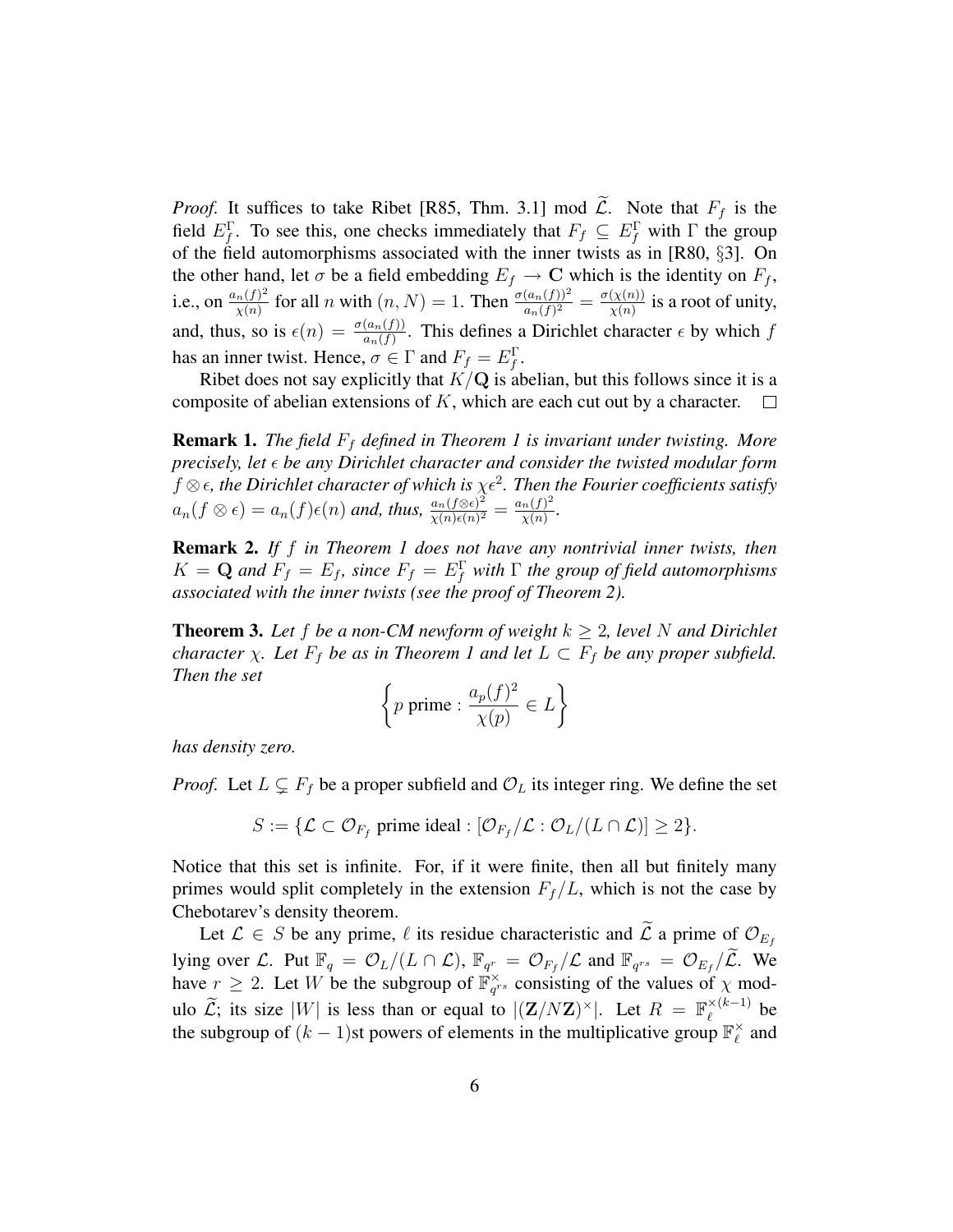let  $\widetilde{R} = \langle R, W \rangle \subset \mathbb{F}_{q^{rs}}^{\times}$ . The size of  $\widetilde{R}$  is less than or equal to  $|R| \cdot |W|$ . Let  $H = \{g \in GL_2(\mathbb{F}_{q^r}) : \det(g) \in R\}$  and  $G = \text{Gal}(\overline{\mathbf{Q}}^{\ker \overline{\rho}_{f, \widetilde{\mathcal{L}}}}/\mathbf{Q})$ . By Galois theory, G can be identified with the image of the residual representation  $\overline{\rho}_{f,\widetilde{L}}$ , and we shall make this identification from now on. By Theorem 2 we have the inclusion of groups

$$
H \subseteq G \subseteq \{ g \in GL_2(\mathbb{F}_{q^{rs}}) : \det(g) \in \widetilde{R} \}
$$

with  $H$  being normal in  $G$ .

If  $C$  is a conjugacy class of  $G$ , by Chebotarev's density theorem the density of

{*p* prime: 
$$
[\overline{\rho}_{f,\widetilde{\mathcal{L}}}(\mathrm{Frob}_p)]_G = C
$$
}

equals  $|C|/|G|$ . We consider the set

$$
M_{\mathcal{L}} := \bigsqcup_C \{p \text{ prime}: \ [\overline{\rho}_{f,\widetilde{\mathcal{L}}}(\mathrm{Frob}_p)]_G = C\} \supseteq \left\{p \text{ prime}: \left(\frac{a_p(f)^2}{\chi(p)}\right) \in \mathbb{F}_q\right\},\
$$

where the reduction modulo  $\mathcal L$  of an element  $x \in \mathcal O_{F_f}$  is denoted by  $\overline x$  and  $C$  runs over the conjugacy classes of G with characteristic polynomials equal to some  $X^2 - aX + b \in \mathbb{F}_{q^{rs}}[X]$  such that

$$
a^2 \in \{ t \in \mathbb{F}_{q^{rs}} : \exists u \in \mathbb{F}_q \; \exists w \in W : t = uw \}
$$

and automatically  $b \in R$ . The set  $M_{\mathcal{L}}$  has the density  $\delta(M_{\mathcal{L}}) = \sum_{C}$  $\frac{|C|}{|G|}$  with  $C$  as before. There are at most  $2q|W|^2 \cdot |R|$  such polynomials. We are now precisely in the situation to apply Prop. 1, Part (c), which yields the inequality

$$
\delta(M_{\mathcal{L}}) \le \frac{4|W|^3 q(q^{2r} + q^r)}{(q^{3r} - q^r)} = O\left(\frac{1}{q^{r-1}}\right) \le O\left(\frac{1}{q}\right),
$$

where for the denominator we used  $|G| \geq |H| = |R| \cdot |\operatorname{SL}_2(\mathbb{F}_{q^r})|$ .

Since q is unbounded for  $\mathcal{L} \in S$ , the intersection  $M := \bigcap_{\mathcal{L} \in S} M_{\mathcal{L}}$  is a set having a density and this density is 0. The inclusion

{p prime: 
$$
\frac{a_p(f)^2}{\chi(p)} \in L
$$
}  $\subseteq M$ 

finishes the proof.

*Proof of Theorem 1.* To obtain (a), it suffices to apply Theorem 3 to each of the finitely many sub-extension of  $F_f$ . (b) follows from (a) by Remark 2 and the fact that  $\chi$  must take values in  $\{\pm 1\}$ , as otherwise  $E_f$  would be a CM-field and complex conjugation would give a nontrivial inner twist.  $\Box$ 

 $\Box$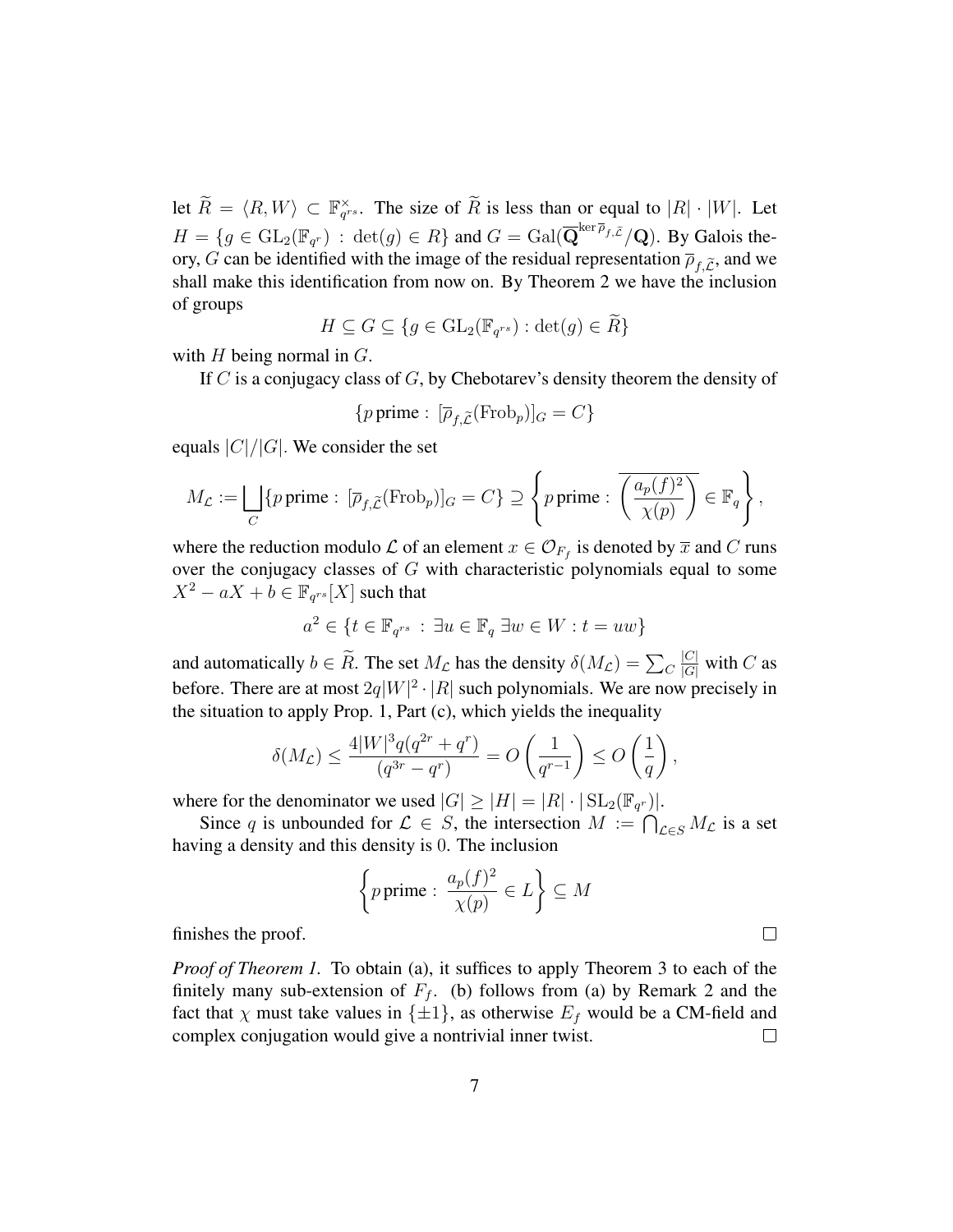#### 4 Reducibility of Hecke polynomials: questions

Motivated by a conjecture of Maeda, there has been some speculation that for every integer k and prime number p, the characteristic polynomial of  $T_p$  acting on  $S_k(1)$  is irreducible. See, for example, [FJ02], which verifies this for all  $k < 2000$ and  $p < 2000$ . The most general such speculation might be the following question: *if* f *is a non-CM newform of level*  $N \geq 1$  *and weight*  $k \geq 2$  *such that some*  $a_p(f)$  generates the field  $E_f = \mathbf{Q}(a_n(f) : n \ge 1)$ , do all but finitely many prime-indexed Fourier coefficients  $a_p(f)$  have irreducible characteristic polyno*mial?* The answer in general is no. An example is given by the newform in level 63 and weight 2 that has an inner twist by  $\left(\frac{1}{4}\right)$  $\frac{1}{4}$ ). Also for non-CM newforms of weight 2 without nontrivial inner twists such that  $[E_f : \mathbf{Q}] = 2$ , we think that the answer is likely no.

Let  $f \in S_k(\Gamma_0(N))$  be a newform of weight k and level N. The *degree* of f is the degree of the field  $E_f$ , and we say that f is a *reducible newform* if the characteristic polynomial of  $a_p(f)$  is reducible for infinitely many primes p.

For each even weight  $k \le 12$  and degree  $d = 2, 3, 4$ , we used [SAGE] to find newforms f of weight k and degree d. For each of these forms, we computed the *reducible primes*  $p < 1000$ , i.e., the primes such that the characteristic polynomial of  $a_p(f)$  is reducible. The result of this computation is given in Table 1. Table 2 contains the number of reducible primes  $p < 10000$  for the first 20 newforms of degree 2 and weight 2. This data inspires the following question.

**Question 1.** *If*  $f \in S_2(\Gamma_0(N))$  *is a newform of degree* 2*, is* f *necessarily reducible?* That is, are there infinitely many primes p such that  $a_p(f) \in \mathbb{Z}$ , or *equivalently, such that the characteristic polynomial of*  $a_p(f)$  *is reducible?* 

Tables 4–6 contain additional data about the first few newforms of given degree and weight, which may suggest other similar questions. In particular, Table 4 contains data for all primes up to 10<sup>6</sup> for the first degree 2 form f with  $L(f, 1) \neq 0$ , and for the first degree 2 form g with  $L(g, 1) = 0$ . We find that there are 386 primes  $< 10^6$  with  $a_p(f) \in \mathbb{Z}$  (i.e., has reducible characteristic polynomial), and 309 with  $a_p(g) \in \mathbf{Z}$ .

**Question 2.** *If*  $f \in S_2(\Gamma_0(N))$  *is a newform of degree* 2*, can the asymptotic behaviour of the function*

$$
N(x) := \#\{p \text{ prime} : p < x, a_p(f) \in \mathbf{Z}\}
$$

*be described as a function of* x*?*

The authors intend to investigate these questions in a subsequent paper.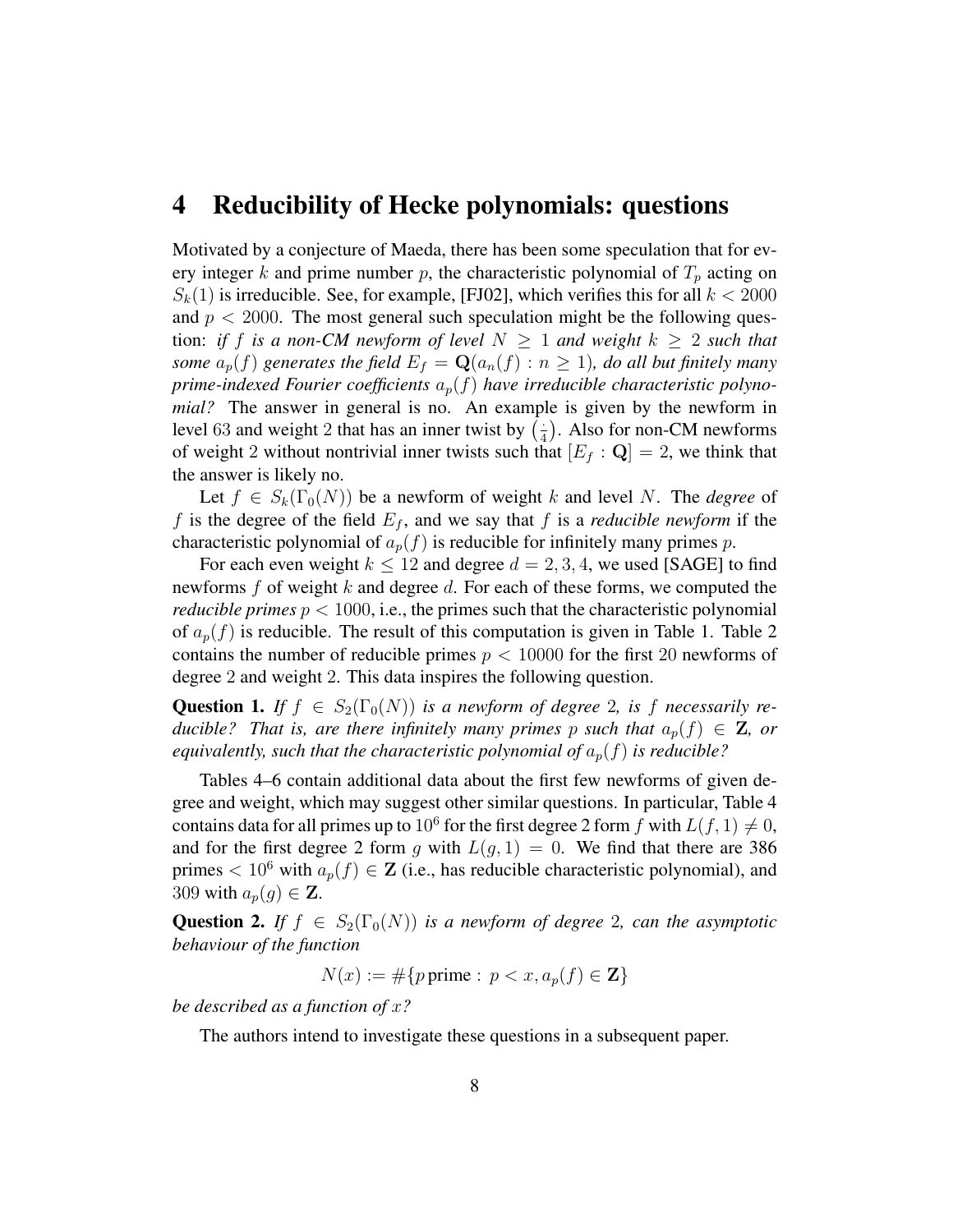| $\boldsymbol{k}$ | d              | N               | reducible $p < 1000$                                            |
|------------------|----------------|-----------------|-----------------------------------------------------------------|
| $\overline{2}$   | $\overline{2}$ | 23              | 13, 19, 23, 29, 43, 109, 223, 229, 271, 463, 673, 677, 883, 991 |
| $\overline{2}$   | 3              | 41              | 17, 41                                                          |
| $\overline{2}$   | 4              | 47              | 47                                                              |
| $\overline{4}$   | $\overline{2}$ | 11              | 11                                                              |
| 4                | 3              | 17              | 17                                                              |
| 4                | 4              | 23              | 23                                                              |
| 6                | $\overline{2}$ | 7               | $\overline{7}$                                                  |
| 6                | 3              | 11              | 11                                                              |
| 6                | 4              | 17              | 17                                                              |
| 8                | $\overline{2}$ | 5               | 5                                                               |
| 8                | 3              | 17              | 17                                                              |
| 8                | 4              | 11              | 11                                                              |
| 10               | $\overline{2}$ | $5\overline{)}$ | 5                                                               |
| 10               | $\overline{3}$ | $\tau$          | 7                                                               |
| 10               | 4              | 13              | 13                                                              |
| 12               | $\overline{2}$ | 5               | 5                                                               |
| 12               | $\overline{3}$ | 7               | 7                                                               |
| 12               | 4              | 21              | 3, 7                                                            |

Table 2: First 20 Newforms of Degree 2 and Weight 2

| $\kappa$       | $\overline{d}$ | $\,N$ | #{reducible $p < 10000$ }             | $\kappa$       | $\overline{d}$ | $\boldsymbol{N}$ | #{reducible $p < 10000$ } |
|----------------|----------------|-------|---------------------------------------|----------------|----------------|------------------|---------------------------|
| $\overline{2}$ | $\overline{2}$ | 23    | 47                                    | $\overline{2}$ | $\overline{2}$ | 65               | 43                        |
| $\overline{2}$ | $\overline{2}$ | 29    | 42                                    | $\overline{2}$ | $\overline{2}$ | 65               | 90                        |
| $\overline{2}$ | ◠              | 31    | 78                                    | っ              | $\overline{2}$ | 67               | 51                        |
| $\overline{2}$ | 2              | 35    | 48                                    | $\overline{2}$ | $\overline{2}$ | 67               | 19                        |
| $\overline{2}$ | ∍              | 39    | 71                                    | $\overline{2}$ | $\overline{2}$ | 68               | 53                        |
| $\overline{2}$ | $\overline{2}$ | 43    | 43                                    | ി              | $\overline{2}$ | 69               | 47                        |
| $\overline{2}$ | 2              | 51    | 64                                    | $\overline{2}$ | $\overline{2}$ | 73               | 43                        |
| $\overline{2}$ | $\overline{2}$ | 55    | 95                                    | ി              | $\overline{2}$ | 73               | 55                        |
| $\overline{2}$ | 2              | 62    | 77                                    | $\overline{2}$ | $\overline{2}$ | 74               | 52                        |
| $\overline{2}$ | ◠              | 63    | 622 (inner twist by $(\frac{1}{4})$ ) | ◠              | $\overline{2}$ | 74               | 21                        |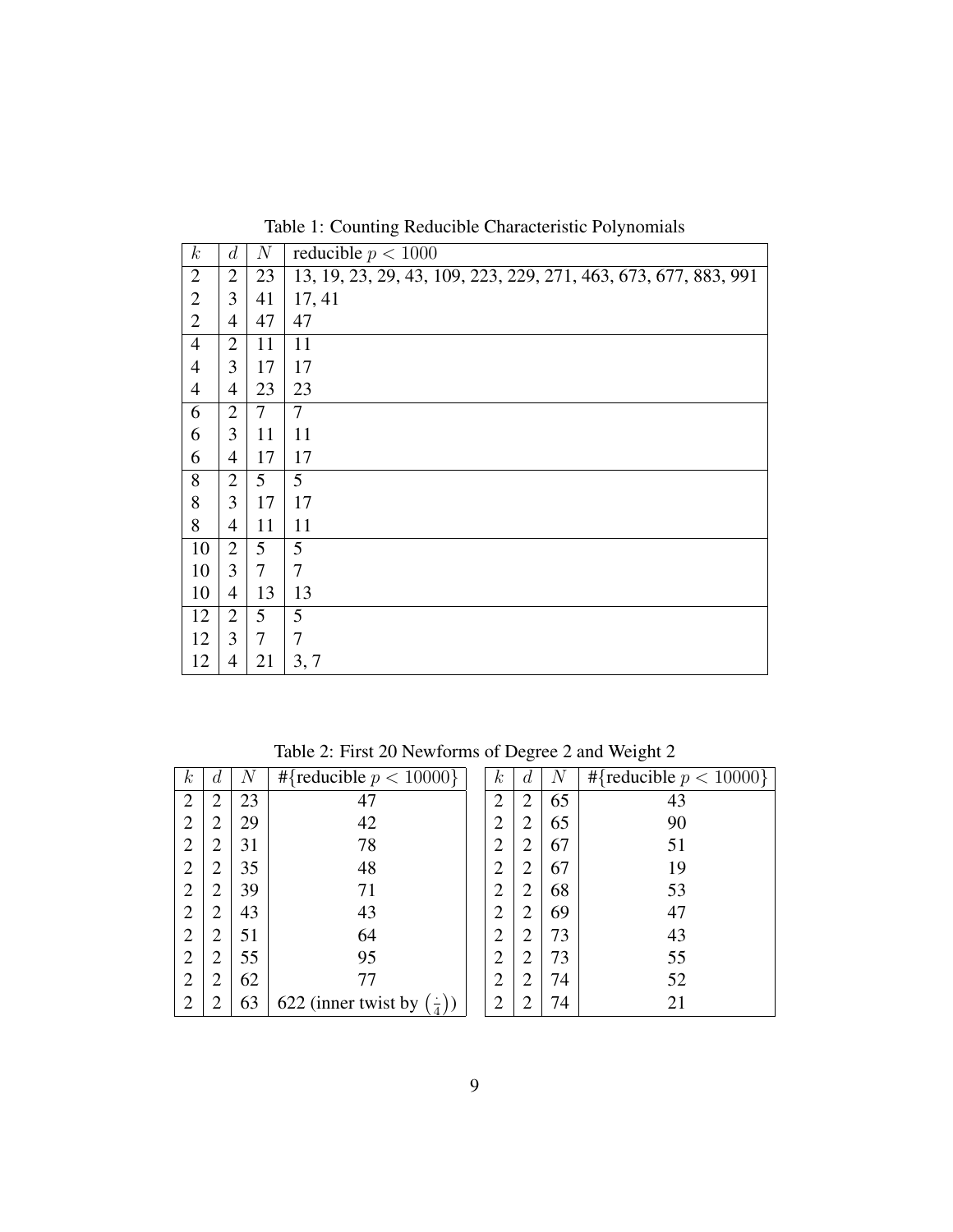Table 3: Newforms 23a and 67b: values of  $\psi(x) = \#\{\text{reducible } p < x \cdot 10^5\}$ 

|  |  | $\mid k \mid d \mid N \mid r_{\text{an}} \mid 1 \mid 2 \mid 3$ |  | $4 \mid 5 \mid 6$                                                                                                                                  |  |  |  |  |
|--|--|----------------------------------------------------------------|--|----------------------------------------------------------------------------------------------------------------------------------------------------|--|--|--|--|
|  |  |                                                                |  | $\mid$ 2 $\mid$ 2 $\mid$ 23 $\mid$ 0 $\mid$ 127 $\mid$ 180 $\mid$ 210 $\mid$ 243 $\mid$ 277 $\mid$ 308 $\mid$ 331 $\mid$ 345 $\mid$ 360 $\mid$ 386 |  |  |  |  |
|  |  |                                                                |  | 2   2   67   1   111   159   195   218   240   257   276   288   301   309                                                                         |  |  |  |  |

Table 4: First 5 Newforms of Degrees 3, 4 and Weight 2

| k.             |   | $N_{\parallel}$ | reducible $p < 10000$            |
|----------------|---|-----------------|----------------------------------|
| $\overline{2}$ |   | 41              | 17, 41                           |
| $\overline{2}$ | 3 | 53              | 13,53                            |
| $\overline{2}$ | 3 | 61              | 61, 2087                         |
| 2              | 3 | 71              | 23, 31, 71, 479, 647, 1013, 3181 |
|                |   |                 |                                  |
|                |   | 71              | 13, 71, 509, 3613                |

| k, | d. |     | reducible $p < 10000$ |
|----|----|-----|-----------------------|
| 2  |    |     | 47                    |
| 2  |    | 95  | 5, 19                 |
| 2  |    | 97  |                       |
| 2  |    | 109 | 109, 4513             |
| 2  |    | 111 | 3, 37                 |
|    |    |     |                       |

Table 5: First 5 Newforms of Degrees 2, 3 and Weight 4

| $\kappa$ | d              | N  | reducible $p < 1000$                               | k <sub>i</sub> | d | N  | reducible $p < 1000$ |
|----------|----------------|----|----------------------------------------------------|----------------|---|----|----------------------|
| 4        | $\overline{2}$ | 11 | 11                                                 | 4              | 3 | 17 | 17                   |
| 4        | 2              | 13 | 13                                                 | 4              | 3 | 19 | 19                   |
| 4        | 2              | 21 | 3, 7                                               | 4              | 3 | 35 | 5, 7                 |
| 4        | 2              | 27 | 3, 7, 13, 19, 31, 37, 43, 61, 67, 73, 79, 97, 103, | 4              | 3 | 39 | 3, 13                |
|          |                |    | 109, 127, 139, 151, 157, 163, 181, 193, 199, 211,  | 4              | 3 | 41 | 41                   |
|          |                |    | 223, 229, 241, 271, 277, 283, 307, 313, 331, 337,  |                |   |    |                      |
|          |                |    | 349, 367, 373, 379, 397, 409, 421, 433, 439, 457,  |                |   |    |                      |
|          |                |    | 463, 487, 499, 523, 541, 547, 571, 577, 601, 607,  |                |   |    |                      |
|          |                |    | 613, 619, 631, 643, 661, 673, 691, 709, 727, 733,  |                |   |    |                      |
|          |                |    | 739, 751, 757, 769, 787, 811, 823, 829, 853, 859,  |                |   |    |                      |
|          |                |    | 877, 883, 907, 919, 937, 967, 991, 997             |                |   |    |                      |
|          |                |    | (has inner twists)                                 |                |   |    |                      |
| 4        | 2              | 29 | 29                                                 |                |   |    |                      |